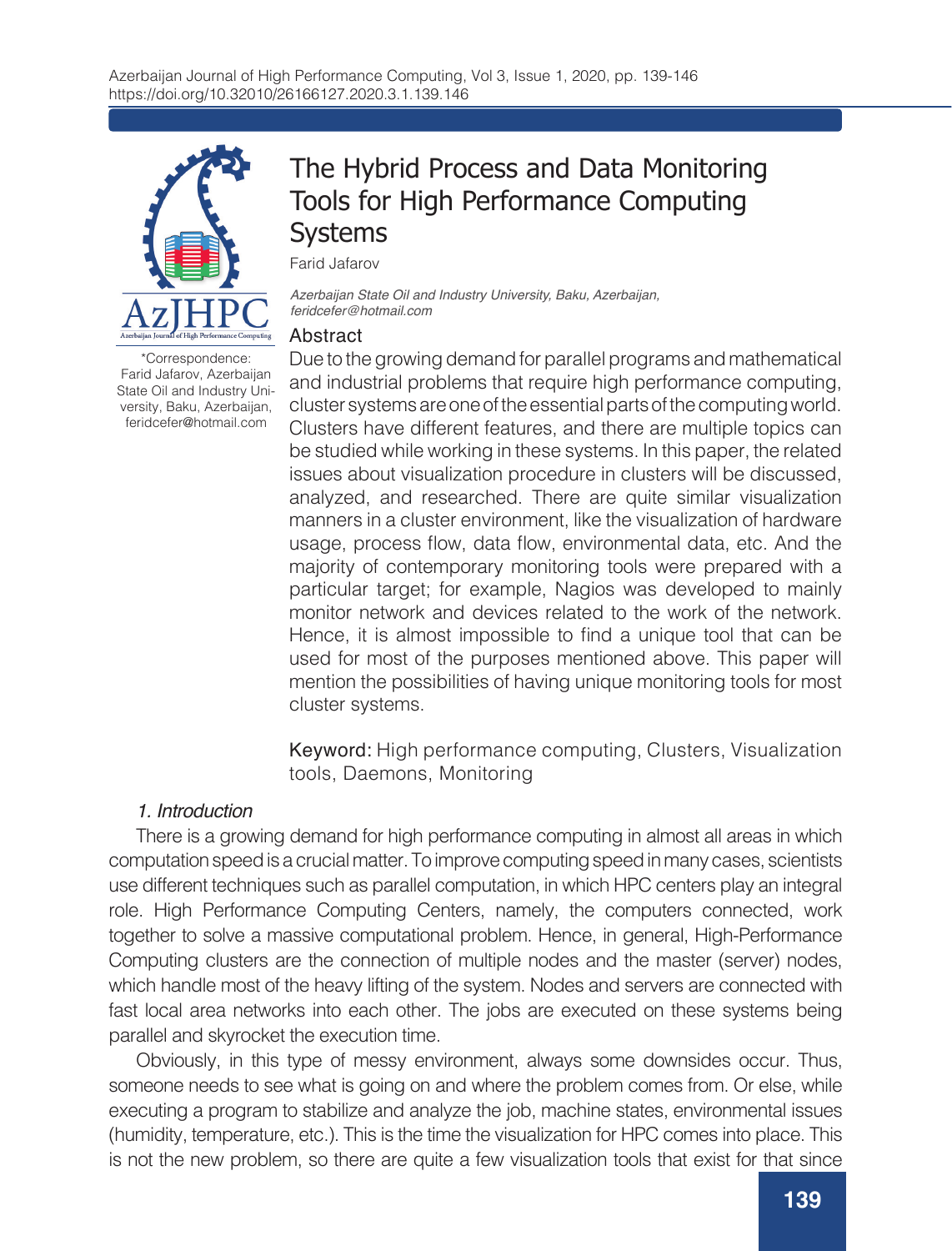2000 and before. There are quite many monitoring tools like Ganglia, Nagios, HPC-toolkit, CluMON, Supermon, ClOver, Zabbix, and so on (Montaldo, D., Mocskos, E., & Slezak, D. F., 2009; Adhianto, L., Banerjee, S., Fagan, M., et al., 2010).

System administrators often need to decide which visualization tool to use in their systems. In this place, it is important to define the advantages and disadvantages of these tools. For example, the administrator should know that if he needs to analyze the custom metrics of the CPU, he needs to write additional configuration scripts using C or python and use it in Ganglia. Or, the administrator who uses Nagios should be aware of how it is simple to add plug-ins in it. The administrator of HPC clusters in which there are thousands of cores should be careful about Zabbix, as large scale implementations of 10.000+ are not useful with this tool.

In general, CPU cycles, CPU idle, RAM use, Storage, I/O, GPU utilization, network flow, job states are in the most important key features list for the system administrators to see. Collecting and sending all the useful requirements to the server is the job of local daemons, which is located in the nodes. The daemons collect data from system logs, services hierarchy, hardware, and send them to listen to daemons, which is located in the server. Generally, the incoming data is huge, and taking into account that, some amount of data comes from dozens of nodes to analyze, save and show them to the administrator required a few tools or services to work on. Namely, the daemon analyzes the data and convert it into the format that can be saved into databases. Showing collected data is in the response of web application which reads data from databases and turns it into graphs, diagrams, charts, tables.

Sometimes, the combination of the visualization tools is used in the HPC clusters. It affects the workload of the systems over than its need. If the user's purpose is to analyze specific metrics and also apply some custom plug-ins, then they will need to use Ganglia and Nagios at the same time. In this situation, it might be asked, is it not possible to build the unique visualization tool that can be used for almost all purposes? Developing this type of imaginary tool is practically impossible. Because, by the simple view, the services used in this tool cannot be workable or error-free for all distributions. Besides, the development period will be longer than usual. Furthermore, as it needs to use more powerful daemons, it will affect the performance of the system much than other previous tools.

In the 2nd section, it will be discussed different visualization tools that are used by a large community. The architecture of those tools, the daemons which they use, etc. details will be discussed separately. In the end, there is a table that represents positives and drawbacks using those mentioned tools. In the 3rd section, an approach to achieve a unique solution to the problem will be given and explained. The important monitoring functionalities will be mentioned in bullet form, and later on, will be described in detail. The 4th and at the same time, the final section, will demonstrate the conclusion of the work.

### *2. Related work*

In the contemporary world, most of the monitoring tools exist, and the majority of them focus on the particular dimension of measurement. For example, some part of tools mainly chooses job state analyzing as the main target to measure, but others are used to monitor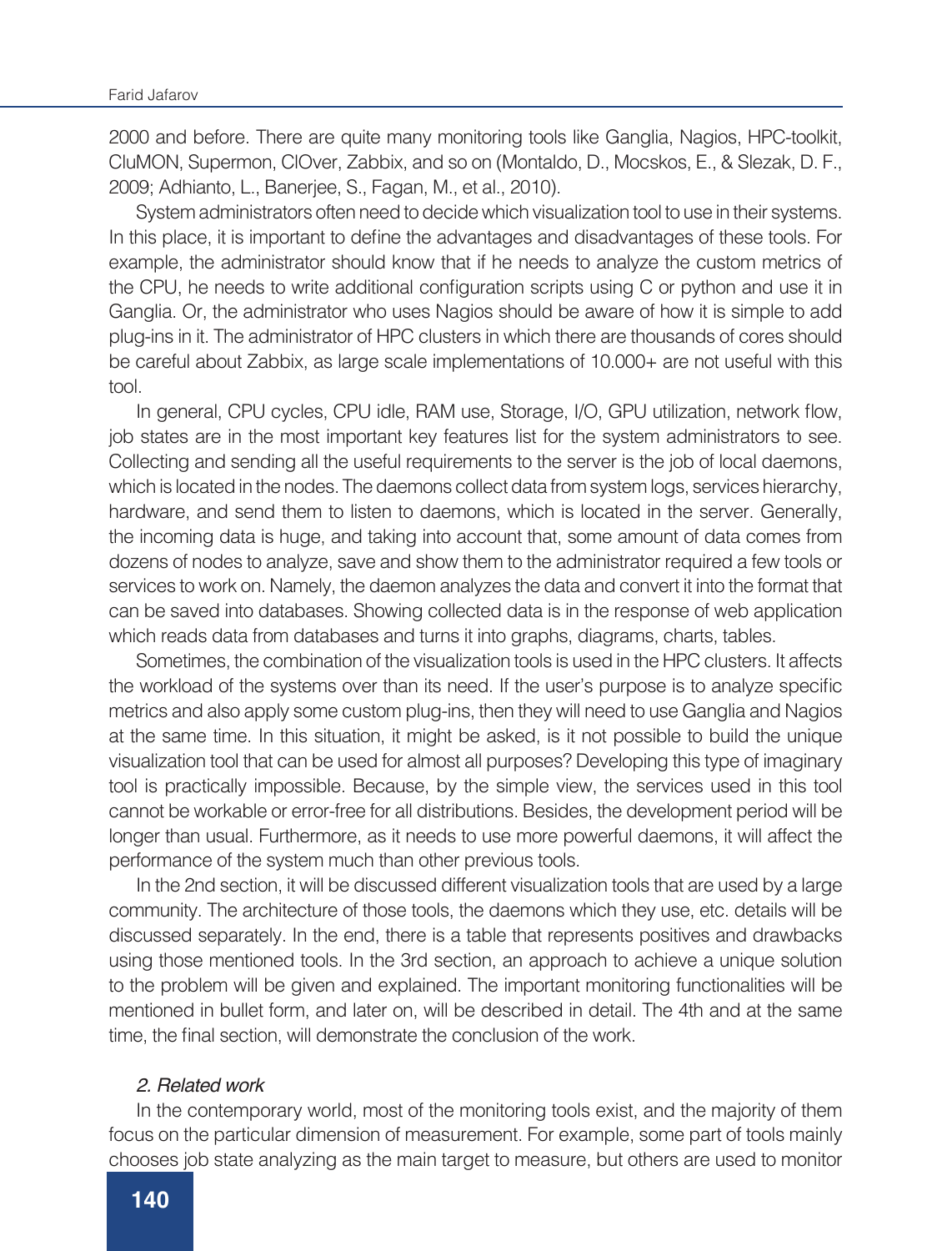hardware-specific metrics. There are also the monitoring tools that take care of scalability while monitoring most.

Ganglia is a scalable distributed monitoring system that was created for large localized clusters, namely high-performance computing systems or even widely distributed Grids (Montaldo, D., Mocskos, E., & Slezak, D. F., 2009; Massie, M. L., Chun, B. N., & Culler, D. E., 2004; Sacerdoti, F. D., Katz, M. J., Massie, M. L., & Culler, D. E., 2003). Ganglia differs from other monitoring tools by the architectural approach that it is used in (Montaldo, D., Mocskos, E., & Slezak, D. F., 2009; Massie, M. L., Chun, B. N., & Culler, D. E., 2004; Sacerdoti, F. D., Katz, M. J., Massie, M. L., & Culler, D. E., 2003). Gmond (Ganglia monitoring daemon) and gmetad (Ganglia meta daemon) are the main daemons used in Ganglia. Ganglia uses Round Robin Databases (RRD tool) as the data storage (Massie, M. L., Chun, B. N., & Culler, D. E., 2004; Massie, M., Li, B., Nicholes, B., Vuksan, V., et al., 2012). Gmond should be installed in each node, and the task of gmond is to collect metric data from different hardware devices. Gmond sent the collected data into Gmetad using XML streams, which is sent by TCP connections (Massie, M., Li, B., Nicholes, B., Vuksan, V., et al., 2012). The job of gmetad is to process the incoming data and convert it into the custom formats, which can be readable for RRD tool (Massie, M. L., Chun, B. N., & Culler, D. E., 2004; Massie, M., Li, B., Nicholes, B., Vuksan, V., et al., 2012). From this point on, the scripts which were coded using PHP, fetch data from RRDs and convert it into human-readable graphs and diagrams. Although RRD tools are very useful and system efficient, using write/read periodically might lead to performance bottlenecks (Massie, M., Li, B., Nicholes, B., Vuksan, V., et al., 2012). Especially, its archiving techniques make too many updates causing unnecessary disk I/O. Unlike other modern visualization tools, the ganglia alert system is not well prepared for the needs of administrators. Besides, having the individual view for each cluster might look fancy, but when the number of nodes comes over thousands to get the general view of cluster health to become a trouble.

Nagios is the monitoring tool for cluster systems and networks (Montaldo, D., Mocskos, E., & Slezak, D. F., 2009; Burgess, C., 2005). The power of Nagios comes from its plug-in based architecture. Nagios itself knows nothing about the system hardware or software. Nagios shows the incoming data from plug-ins. There are currently many ready plug-ins available for community use, including IMAP, HTTP, FTP, POP3, SSH, CPU Load, DHCP, Disk Usage, Unix/Linux, Memory Usage, Current Users, Netware Servers, Windows, Routers and Switches, and others. Since there are no restrictions or criteria, different database software tools can be used (Montaldo, D., Mocskos, E., & Slezak, D. F., 2009; Burgess, C., 2005). The Nagios itself only works on server and ping data from the plug-ins which work on different hosts(nodes) (Burgess, C., 2005). Thus, the simple web interface shows the information in different graphs and charts to administrators. Additionally, Nagios has a notification system; whenever something goes wrong on the system, its alerting system sends emails, SMS, or push notifications to the defined users (Montaldo, D., Mocskos, E., & Slezak, D. F., 2009). Again, one of the drawbacks of the Nagios is its lack of general view of cluster healthiness and dependency over plug-ins.

An increasing number of technological and scientific research has increased the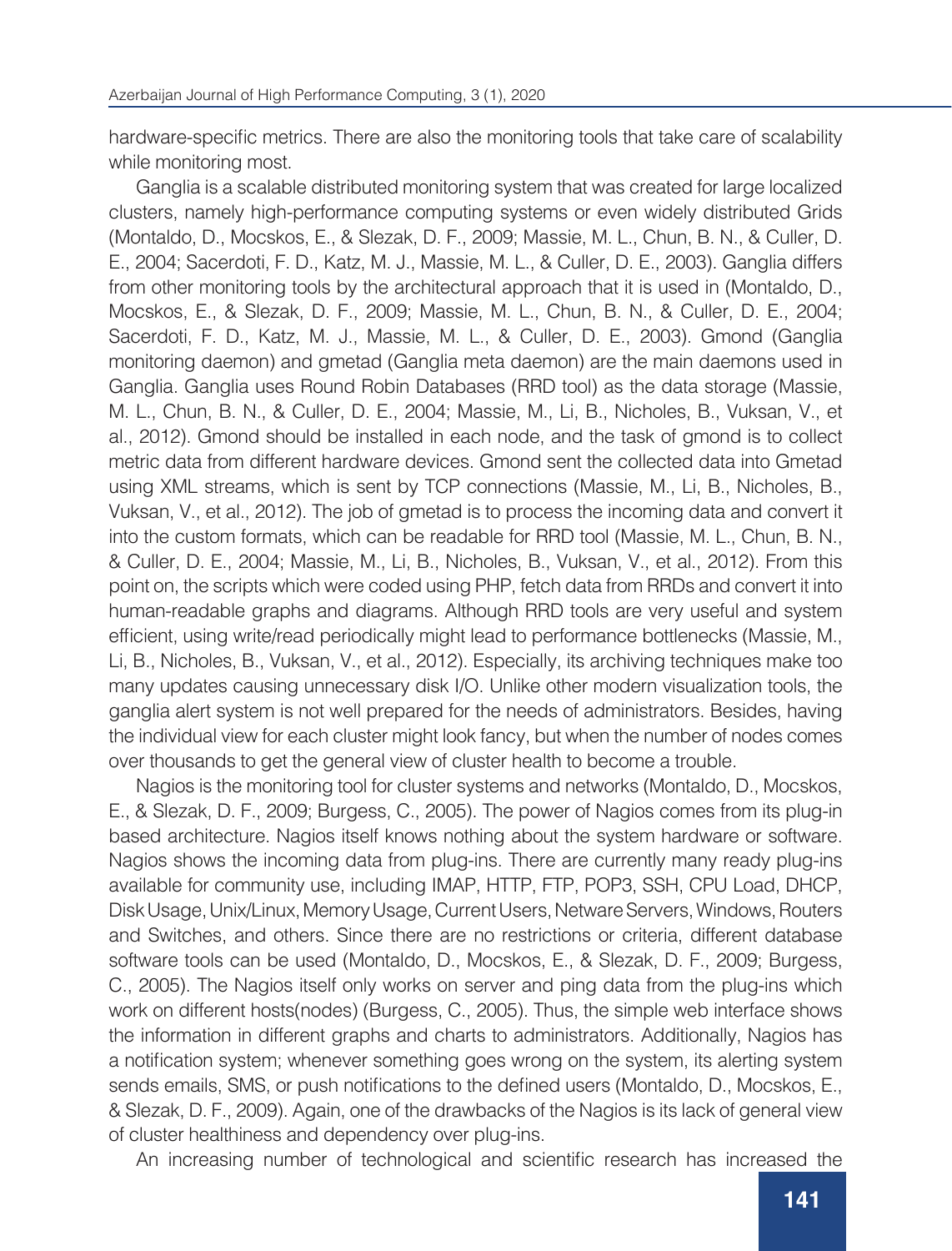### Farid Jafarov

demand on HPC clusters, which lead to the development of exascale systems. The exascale systems capable of executing a quintillion (10^18) floating-point operations in a second. At the same time, it enables for science and business more opportunities than ever. The storage capacity, processors' architecture, and other hardware details of these systems are too complex to monitor with current visualization tools. The efficient monitoring and management of extreme-scale HPC environments mandate the utilization of automation and the discovery of bottlenecks in dynamically changing production environments. Unlike the traditional visualization tools, the newly developed visualization tools for exascale systems monitor the environmental features such as cooling, humidity, etc. which might influence the performance of the system. The alerting system is one of the key features of traditional visualization tools. These systems work well with a small number of computers; however, when the numbers pass thousands, the limitless number of alerts might confuse system administrators. Hence, finding out the actual problem might be harder or else impossible. So, the designers of contemporary monitoring tools have tried to minimize the duplication of alerts for common problems using machine learning algorithms. This strategy made alerting systems stricter than the previous ones to show the actual problem. OMNI (Operations Monitoring and Notification Infrastructure) is one of the powerful visualization tools that was developed for efficient monitoring of exascale HPC systems (Bautista, E., Romanus, M., Davis, T., Whitney, C., & Kubaska, T., 2019. Integrating Kubernetes, Prometheus, and Grafana platforms, the power of the device doubled (Sukhija, N., & Bautista, E., 2019). These platforms make OMNI available for dynamic deployment, proactive alert management, data visualizations, and predictive analytics to avoid outages. Scalability, management of multiple alerts, and an opportunity to see practical metrics in a single view and other well-prepared properties push OMNI in front of Nagios, Ganglia, Zabbix, Spiceworks, etc. (Sukhija, N., & Bautista, E., 2019). However, in this stage, it needs to notify for the small HPC clusters deploying traditional tools is useful and practical for their light-weight resource use, rather than OMNI (Sukhija, N., & Bautista, E., 2019).

| Features                                                                        | Ganglia | <b>Nagios</b> | <b>OMNI</b> |
|---------------------------------------------------------------------------------|---------|---------------|-------------|
| Advanced web UI for visualization of hardware                                   | $\pm$   | $^{+}$        | $\div$      |
| Completely free to use                                                          | $^{+}$  |               |             |
| Open-source (or prepared by the configuration of<br>open-source software tools) | $^+$    | $^{+}$        |             |
| Automatic device discovery                                                      |         |               | $^{+}$      |
| High level of robustness against system failures                                | $\pm$   |               |             |
| Modern alert system                                                             |         | $^{+}$        |             |
| Smart alert system                                                              |         |               | $^{+}$      |
| Works out of the main cluster manager architecture                              | ┿       |               |             |

*Table 1. Advantages and disadvantages of Ganglia, Nagios, and OMNI with respect to the special features.*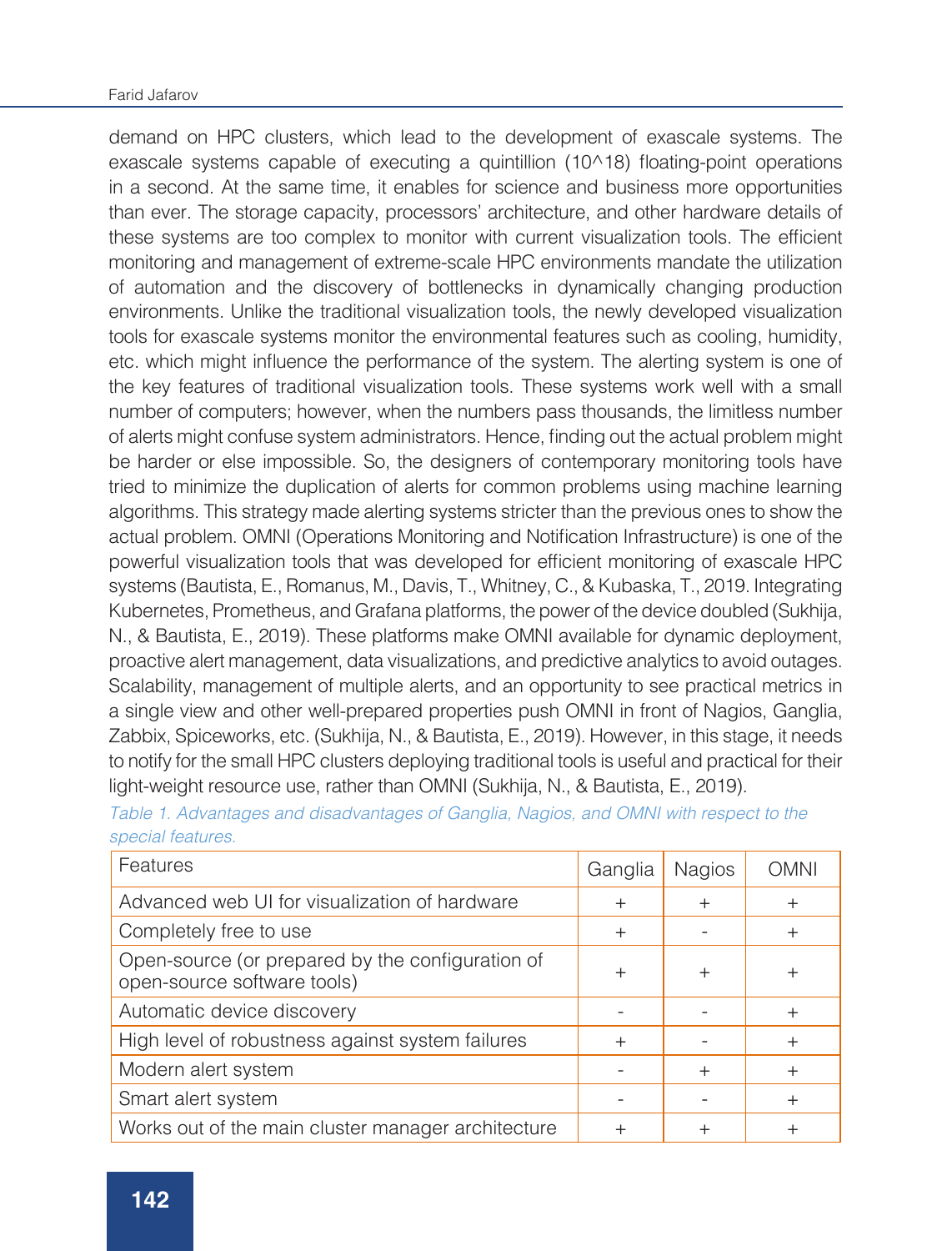| High-level job state/resource monitoring                  |  |  |
|-----------------------------------------------------------|--|--|
| Advanced web UI for JOB state/resource visualiza-<br>tion |  |  |
| Handy for small-sized clusters                            |  |  |
| Active development team support                           |  |  |
| Monitor network flow & devices in high scrutiny           |  |  |
| Active community support                                  |  |  |

Table 1 demonstrates the positive and negative sides of the tools discussed above. As can be seen from the table, all of the visualization tools have modern WEB UI, which meets almost all requirements for users and system administrators. Furthermore, all of them are open-source, which means the users can modify and their custom functionalities into them with solid knowledge. "+" sign in front of the feature illustrates that the tool has this capability. "-" defines the tool mentioned in the top of the column does not have the feature mentioned in a row. It can be clearly seen that none of the tools above can monitor job/process state monitoring. Besides, the features like automatic device discovery, smart alert system are only available in OMNI. However, neither OMNI nor Ganglia can monitor network flow and devices as detailed as Nagios. Above, it is not handy to write all features and compare them into the table; only strong points were mentioned and compared.

# *3. Our approach*

The continuing development of scientific and industrial problems which require longer execution time and use massive data to achieve successful results in the end. In the contemporary world, to solve the majority of those problems, the supercomputers or highperformance computing clusters are used. Certainly, the users (or system administrators) need to see detailed monitoring information about the status of jobs and also usage of hardware details of cluster nodes. Today's monitoring tools can monitor hardware usage of nodes in high scrutiny. However, finding a visualization tool that can monitor process and data flow in the cluster is not easy. There are multiple reasons that monitoring tools developers and designers avoid creating tools for job monitoring. Maybe the strongest point is the dissimilarity of architectures used in cluster systems. Namely, the daemons can track the job and data flow in the X cluster manager tool, cannot be used to do the same job with the Y cluster manager tool. Hence, the majority of tools cannot monitor the process and data flow of clusters while executing the process. Furthermore, the monitoring tools which can be used for visualizing hardware usage, process, and data flow is approximately impossible to find.

Thus, it can be seen in the points mentioned above, the cluster world needs one unique tool which can monitor hardware details, process, and data flow, respectively. Firstly, it is not a straightforward problem to handle with just one paper. There are multiple challenges to achieve this type of tool. Firstly, the daemons should be chosen for each purpose. Namely, if it is wanted to get hardware details of nodes in the cluster, then there should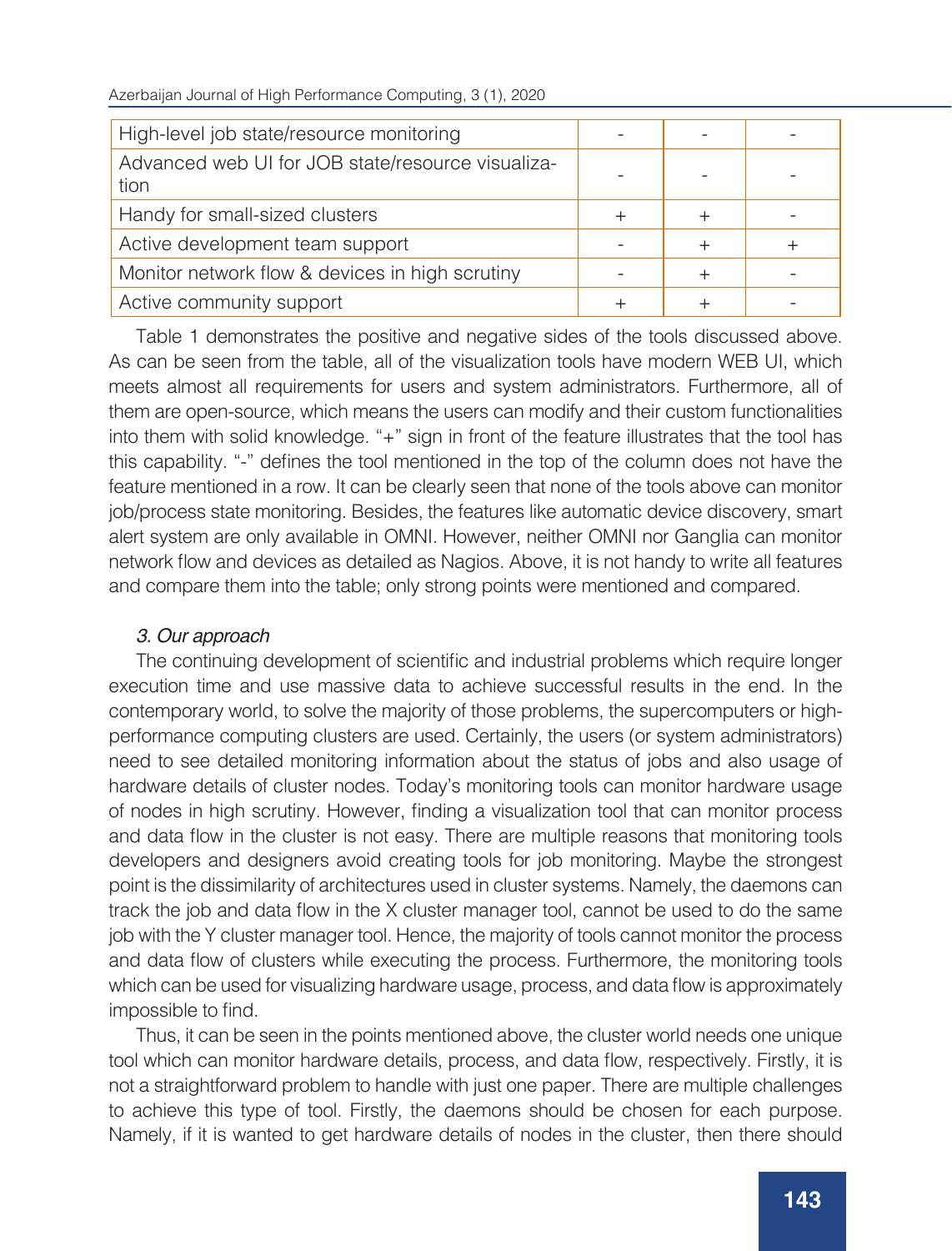#### Farid Jafarov

be at least one daemon in for each node that collects hardware usage specifications from logs, etc. places and send them into listener daemons in server. A similar situation should happen for monitoring of process flow and data flow in cluster systems. It is important to have multiple high robust daemons to achieve this visualization tool. In every node, there should be services that finalize the job of monitoring both from the node and server-side. The required daemons will be listed above in general:

a) The daemons for collect metrics data from hardware details

b) The daemons for process flow tracking and monitoring

c) The daemons for data flow visualization

d) The daemons for monitoring network flow and devices

Certainly, to achieve high robust and scalable visualization tool like one mentioned above will not be possible with only using a few services. The ones mentioned above are the key daemons of the ideal monitoring tool.

As other traditional monitoring tools, there is always one important feature that should be considered first while designing the visualization tool. It is the availability of monitoring hardware resource usage and device states of nodes in the cluster. The gmond daemon was used in Ganglia is a great example of this type of daemon. Gmond can collect any type of low-level hardware detail like CPU idle, CPU usage, etc. by default. Hence, there should be at least one strong daemon in this monitoring environment to cope with the problems of metrics collection from hardware sections. Furthermore, this daemon should be prepared with low-level programming languages, namely with C. In this case, adding and removing custom scripts to get monitored data from exact devices in high scrutiny will be possible for system administrators or specific end users.

As one of the main targets of this imaginary visualization tool to design visualization tools for the collection process flow, this daemon should be taken into account in the first place. Before diving deeper in detail, it needs to be mentioned that to collect process (job) flow information from nodes is not an easy as collect hardware monitoring details. There are quite a few constraints that prevent achieving comfort in the visualization of process flow. For instance, the differences in cluster manager tools, architectural problems occurred by operating systems, etc. are just a few examples of dozens of constraints. First, all of the problems should be considered before applying this daemon into visualization tool architecture. Since the process flow is highly dynamic and is able to generate big data in a few minutes, the dangerous sides of those kinds of daemons should be counted beforehand. For example, the slurmd daemon collects and tracks process flow information in high scrutiny from each node in the cluster (Jette, M., & Grondona, M., 2003). Even it separates incoming data with respect to racks, computers, and targeted jobs. Slurmd daemon will be great to use for this purpose. However, the main downside of this daemon is that it can only work within SLURM architecture (Jette, M., & Grondona, M., 2003). Namely, using slurmd for this purpose decreases the portability of the monitoring tool, dramatically.

With regards to the monitoring of job data within the cluster is maybe the hardest side of the job. Since the data often comes into big data because of the dynamic architecture of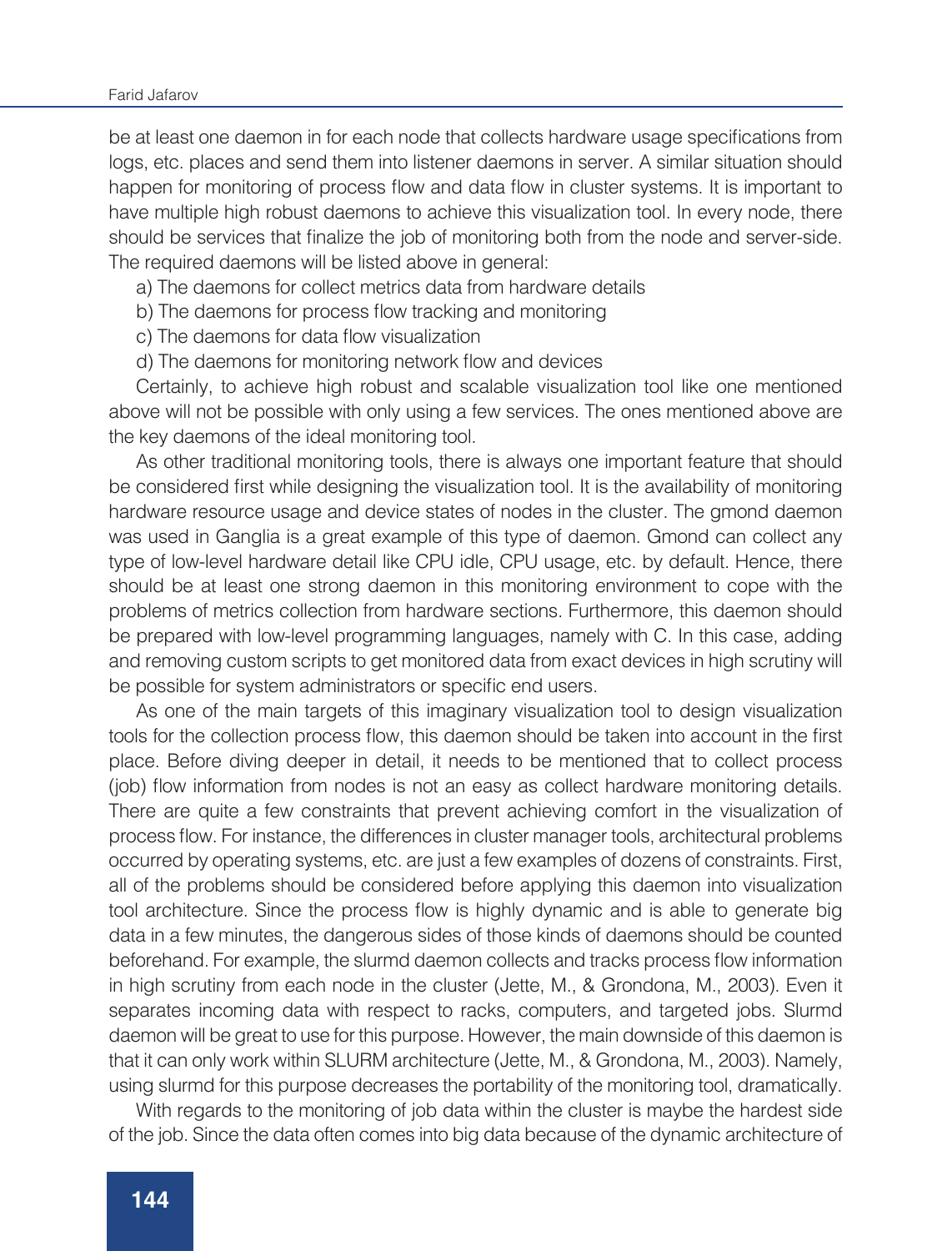parallel programs. The data flow between nodes of cluster and server will create massive headless data streaming in cluster systems. The daemons which should monitor and track these data flows should count dozens of specifications, including resource usage of RAM and other important hardware details. As it is known well, the data which is created while executing programs is volatile and processed over RAM. And reading that required information to get data flow in detail requires the possibility of speaking with the lowest level operating system architecture.

Additionally, the data flow should be authenticated to be aware of how streaming happens between nodes or even in nodes' local memory. This part is as important as the previous section because data means everything for the parallel programs. Most of the jobs depend on it, and if the corrupted data or any other problems occur during the execution process, it may lead to uncontrollable behavior and results.

Last but not least, as the network is essential for clusters like the CPU, etc. it is necessary to be able to what is going on with network flow and devices. Besides, all the mentioned daemons and services above need to strong network connection and speed to fulfill the user requirements and purposes. Hence, to visualize network flow, the device and status of connections require another separate daemon or services which should collect data of network status, connection states, and usage of the general network in cluster systems. For example, Nagios is one of the best tools which is used to visualize almost everything related to the network from devices to protocols. However, Nagios uses a different approach than daemons, and they are not using low-level coding languages. Thus, it is required to have the daemon to monitor the network and collect its data in the central server.

Finally, managing all those mentioned daemons should happen in the monitoring servers. It happens with other daemons that work only on the servers. Managing this type of incoming data and saving them in local databases requires many jobs. Even separating one of the nodes would be great because the daemons are used in nodes for monitoring and will generate sending tons of data from large scale clusters. Therefore, all of these issues should be counted and analyzed beforehand.

## *4. Conclusion*

As can be seen from all the above topics, the visualization procedure of highperformance computing clusters does not only mean to collect and share data between daemons. It is more than that. While monitoring data, dozens of obstacles could arise.

With regards to creating a unique visualization tool for monitoring process flow, data flow, and hardware usage monitoring at the same time, neither easy nor impossible. After all, it is possible to use the experience of monitoring tools which was made beforehand. There are tools for monitoring hardware, and also there are tools for visualization of process, job states. Hence, there are already written daemons for all of the desired features for the unique monitoring tool. It is possible to make a unique tool with those daemons (or some new ones could be prepared by purpose). It will be the long term and full of hardships period to achieve the desired result.